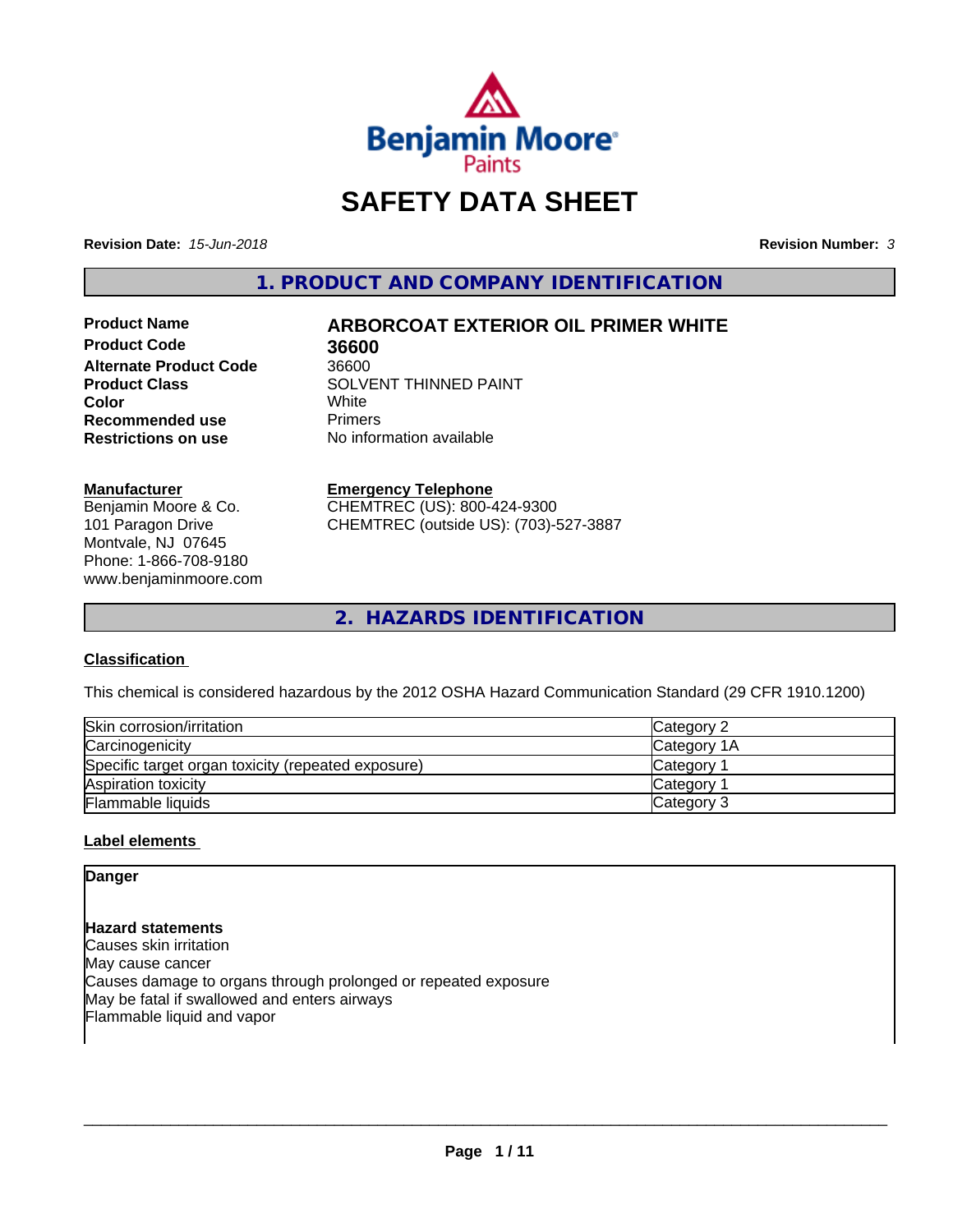

**Odor** solvent

# **Precautionary Statements - Prevention**

Obtain special instructions before use Do not handle until all safety precautions have been read and understood Use personal protective equipment as required Wash face, hands and any exposed skin thoroughly after handling Do not breathe dust/fume/gas/mist/vapors/spray Do not eat, drink or smoke when using this product Keep away from heat, hot surfaces, sparks, open flames and other ignition sources. No smoking Keep container tightly closed Ground/bond container and receiving equipment Use explosion-proof electrical/ventilating/lighting/equipment Use only non-sparking tools Take precautionary measures against static discharge

## **Precautionary Statements - Response**

IF exposed or concerned: Get medical advice/attention **Skin** If skin irritation occurs: Get medical advice/attention IF ON SKIN (or hair): Remove/Take off immediately all contaminated clothing. Rinse skin with water/shower Wash contaminated clothing before reuse **Ingestion** IF SWALLOWED: Immediately call a POISON CENTER or doctor/physician Do NOT induce vomiting **Fire** In case of fire: Use CO2, dry chemical, or foam for extinction

# **Precautionary Statements - Storage**

Store locked up Store in a well-ventilated place. Keep cool

#### **Precautionary Statements - Disposal**

Dispose of contents/container to an approved waste disposal plant

#### **Hazards not otherwise classified (HNOC)**

Rags, steel wool or waste soaked with this product may spontaneously catch fire if improperly discarded

#### **Other information**

No information available

# **3. COMPOSITION/INFORMATION ON INGREDIENTS**

| name<br>$\sqrt{2}$ |
|--------------------|
|--------------------|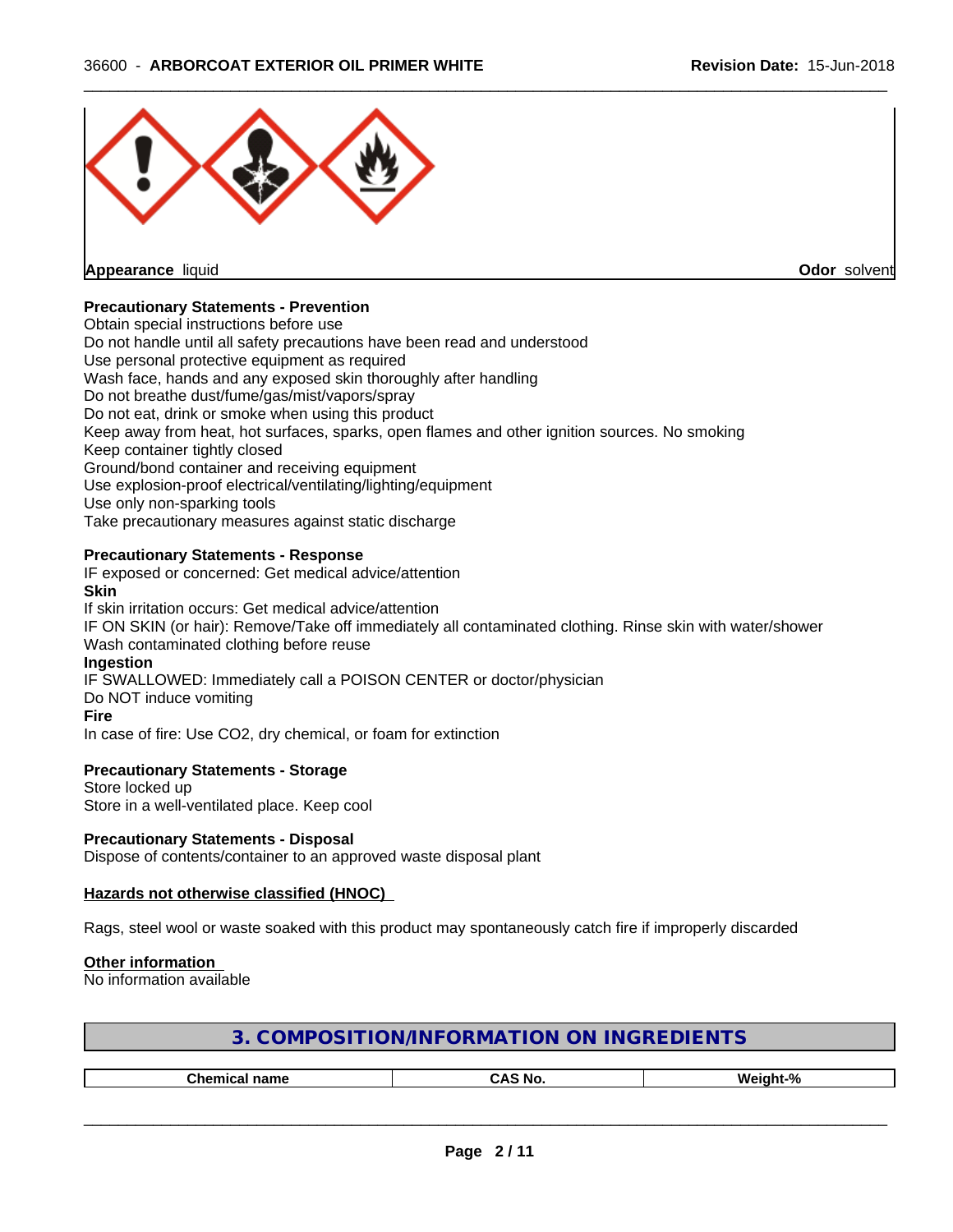| Limestone                                    | 1317-65-3      | 45  |
|----------------------------------------------|----------------|-----|
| Titanium dioxide                             | 13463-67-7     |     |
| Distillates, petroleum, hydrotreated light   | 64742-47-8     |     |
| Solvent naphtha, petroleum, medium aliphatic | 64742-88-7     |     |
| Stoddard solvent                             | 8052-41-3      |     |
| Silica, crystalline                          | 14808-60-7     | 0.5 |
| Ethyl benzene                                | $100 - 41 - 4$ | 0.5 |

|                                                  | 4. FIRST AID MEASURES                                                                                                                                                                                                   |
|--------------------------------------------------|-------------------------------------------------------------------------------------------------------------------------------------------------------------------------------------------------------------------------|
| <b>General Advice</b>                            | If symptoms persist, call a physician. Show this safety data sheet to the doctor in<br>attendance.                                                                                                                      |
| <b>Eye Contact</b>                               | Immediately flush with plenty of water. After initial flushing, remove any contact<br>lenses and continue flushing for at least 15 minutes. Keep eye wide open while<br>rinsing. If symptoms persist, call a physician. |
| <b>Skin Contact</b>                              | Wash off immediately with soap and plenty of water removing all contaminated<br>clothes and shoes. If skin irritation persists, call a physician.                                                                       |
| <b>Inhalation</b>                                | Move to fresh air. If symptoms persist, call a physician.<br>If not breathing, give artificial respiration. Call a physician immediately.                                                                               |
| Ingestion                                        | Clean mouth with water and afterwards drink plenty of water. Do not induce<br>vomiting without medical advice. Never give anything by mouth to an unconscious<br>person. Consult a physician.                           |
| <b>Protection Of First-Aiders</b>                | Use personal protective equipment.                                                                                                                                                                                      |
| <b>Most Important</b><br><b>Symptoms/Effects</b> | No information available.                                                                                                                                                                                               |
| <b>Notes To Physician</b>                        | Treat symptomatically.                                                                                                                                                                                                  |
|                                                  |                                                                                                                                                                                                                         |

**5. FIRE-FIGHTING MEASURES**

| <b>Suitable Extinguishing Media</b>                                    | Foam, dry powder or water. Use extinguishing measures<br>that are appropriate to local circumstances and the<br>surrounding environment.                                                                                                               |
|------------------------------------------------------------------------|--------------------------------------------------------------------------------------------------------------------------------------------------------------------------------------------------------------------------------------------------------|
| <b>Protective Equipment And Precautions For</b><br><b>Firefighters</b> | As in any fire, wear self-contained breathing apparatus<br>pressure-demand, MSHA/NIOSH (approved or equivalent)<br>and full protective gear.                                                                                                           |
| <b>Specific Hazards Arising From The Chemical</b>                      | Combustible material. Closed containers may rupture if<br>exposed to fire or extreme heat. Keep product and empty<br>container away from heat and sources of ignition. Thermal<br>decomposition can lead to release of irritating gases and<br>vapors. |
| <b>Sensitivity To Mechanical Impact</b>                                | No.                                                                                                                                                                                                                                                    |
| <b>Sensitivity To Static Discharge</b>                                 | Yes                                                                                                                                                                                                                                                    |
|                                                                        |                                                                                                                                                                                                                                                        |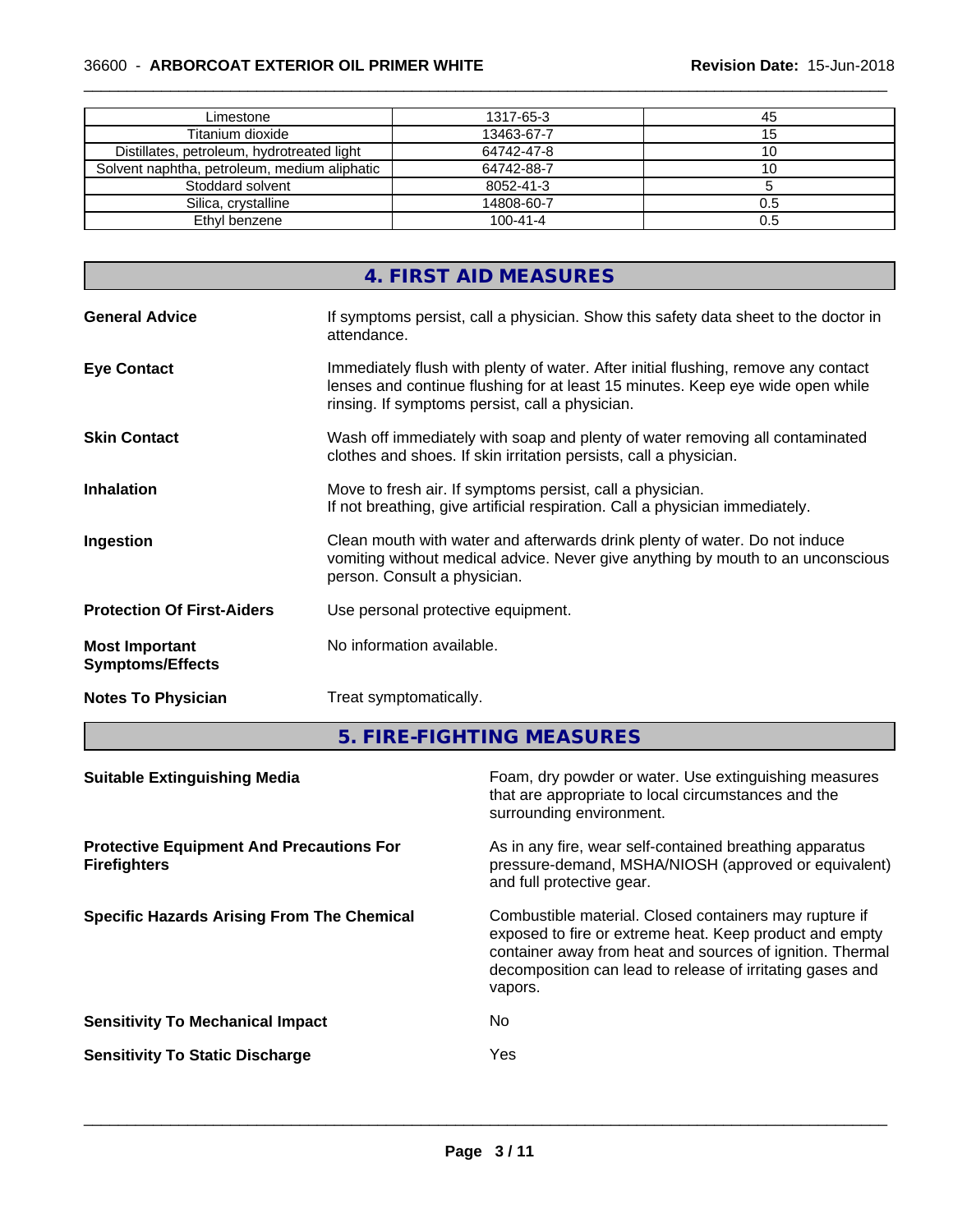| <b>Flash Point Data</b><br>Flash Point (°F)<br>Flash Point (°C)<br><b>Method</b> |                        | 104<br>40<br><b>PMCC</b>       |                                |
|----------------------------------------------------------------------------------|------------------------|--------------------------------|--------------------------------|
| <b>Flammability Limits In Air</b>                                                |                        |                                |                                |
| Lower flammability limit:<br><b>Upper flammability limit:</b>                    |                        | Not available<br>Not available |                                |
| <b>NFPA</b><br>Health: 1                                                         | <b>Flammability: 2</b> | <b>Instability: 0</b>          | <b>Special: Not Applicable</b> |
| <b>NFPA Legend</b><br>0 - Not Hazardous<br>1 - Slightly                          |                        |                                |                                |

2 - Moderate

3 - High

4 - Severe

*The ratings assigned are only suggested ratings, the contractor/employer has ultimate responsibilities for NFPA ratings where this system is used.*

*Additional information regarding the NFPA rating system is available from the National Fire Protection Agency (NFPA) at www.nfpa.org.*

# **6. ACCIDENTAL RELEASE MEASURES**

| Use personal protective equipment. Remove all sources of ignition.                                                                                                                                                                                                                                                                                                                            |
|-----------------------------------------------------------------------------------------------------------------------------------------------------------------------------------------------------------------------------------------------------------------------------------------------------------------------------------------------------------------------------------------------|
| Prevent further leakage or spillage if safe to do so. Do not allow material to<br>contaminate ground water system. Prevent product from entering drains. Do not<br>flush into surface water or sanitary sewer system. Local authorities should be<br>advised if significant spillages cannot be contained.                                                                                    |
| See Section 12 for additional Ecological Information.                                                                                                                                                                                                                                                                                                                                         |
| Dam up. Soak up with inert absorbent material. Pick up and transfer to properly<br>labeled containers. Clean contaminated surface thoroughly.                                                                                                                                                                                                                                                 |
| 7. HANDLING AND STORAGE                                                                                                                                                                                                                                                                                                                                                                       |
| Use only in area provided with appropriate exhaust ventilation. Do not breathe<br>vapors or spray mist. Wear personal protective equipment. Take precautionary<br>measures against static discharges. To avoid ignition of vapors by static electricity<br>discharge, all metal parts of the equipment must be grounded. Keep away from<br>open flames, hot surfaces and sources of ignition. |
| Keep containers tightly closed in a dry, cool and well-ventilated place. Keep away<br>from heat. Keep away from open flames, hot surfaces and sources of ignition.<br>Keep in properly labeled containers. Keep out of the reach of children.                                                                                                                                                 |
| <b>DANGER</b> - Rags, steel wool or waste soaked with this product may<br>spontaneously catch fire if improperly discarded. Immediately after use, place<br>rags, steel wool or waste in a sealed water-filled metal container.                                                                                                                                                               |
|                                                                                                                                                                                                                                                                                                                                                                                               |
|                                                                                                                                                                                                                                                                                                                                                                                               |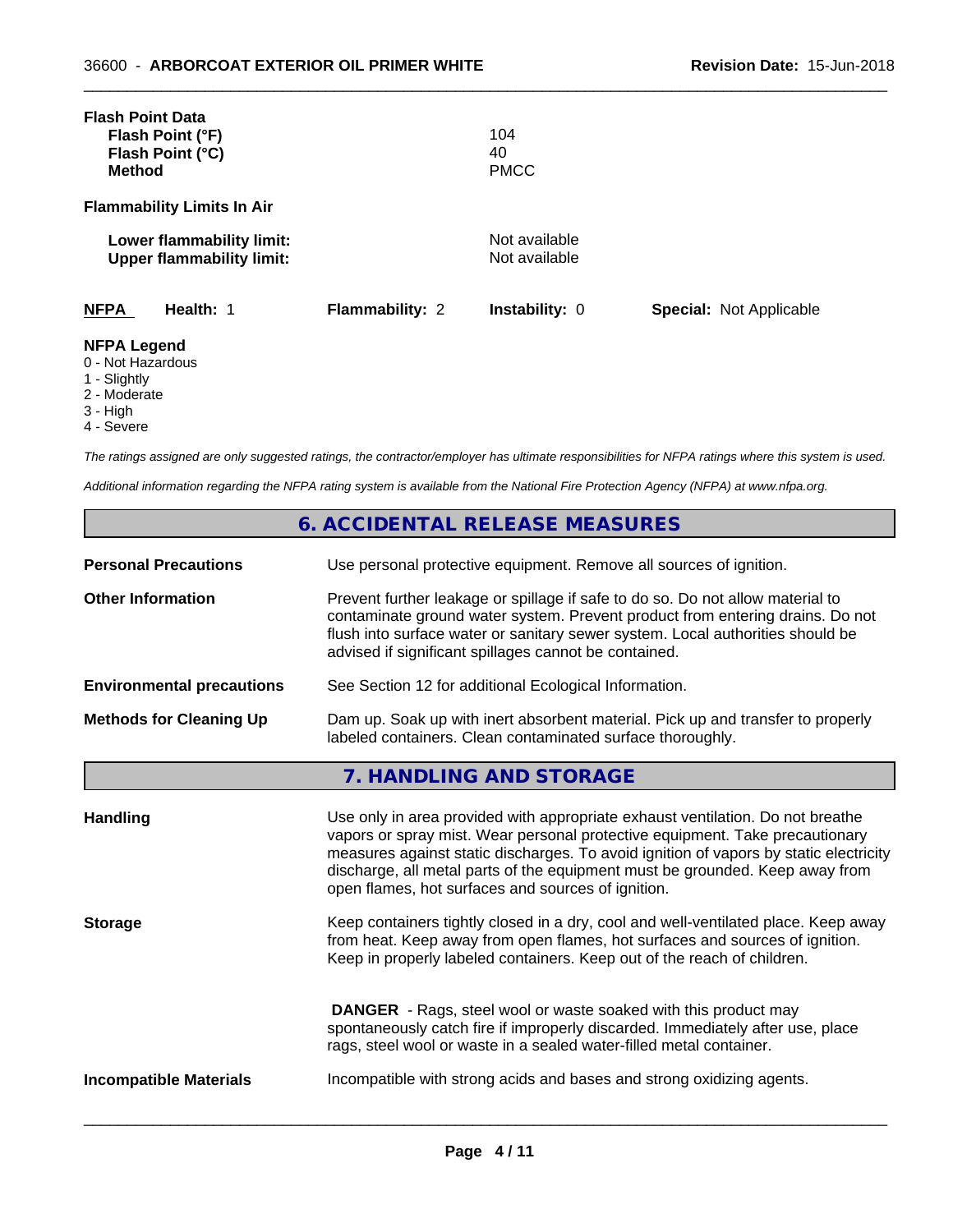# **8. EXPOSURE CONTROLS / PERSONAL PROTECTION**

 $\overline{\phantom{a}}$  ,  $\overline{\phantom{a}}$  ,  $\overline{\phantom{a}}$  ,  $\overline{\phantom{a}}$  ,  $\overline{\phantom{a}}$  ,  $\overline{\phantom{a}}$  ,  $\overline{\phantom{a}}$  ,  $\overline{\phantom{a}}$  ,  $\overline{\phantom{a}}$  ,  $\overline{\phantom{a}}$  ,  $\overline{\phantom{a}}$  ,  $\overline{\phantom{a}}$  ,  $\overline{\phantom{a}}$  ,  $\overline{\phantom{a}}$  ,  $\overline{\phantom{a}}$  ,  $\overline{\phantom{a}}$ 

#### **Exposure Limits**

| <b>Chemical name</b> | <b>ACGIH TLV</b>                | <b>OSHA PEL</b>              |
|----------------------|---------------------------------|------------------------------|
| Limestone            | N/E                             | 15 mg/m <sup>3</sup> - TWA   |
|                      |                                 | $5 \text{ mg/m}^3$ - TWA     |
| Titanium dioxide     | 10 mg/m <sup>3</sup> - TWA      | 15 mg/m $3$ - TWA            |
| Stoddard solvent     | 100 ppm - $TWA$                 | 500 ppm - TWA                |
|                      |                                 | 2900 mg/m <sup>3</sup> - TWA |
| Silica, crystalline  | $0.025$ mg/m <sup>3</sup> - TWA |                              |
| Ethyl benzene        | 20 ppm - TWA                    | 100 ppm - TWA                |
|                      |                                 | 435 mg/m $3$ - TWA           |

#### **Legend**

ACGIH - American Conference of Governmental Industrial Hygienists Exposure Limits OSHA - Occupational Safety & Health Administration Exposure Limits N/E - Not Established

| Ensure adequate ventilation, especially in confined areas.<br><b>Engineering Measures</b> |                                                                                |
|-------------------------------------------------------------------------------------------|--------------------------------------------------------------------------------|
| <b>Personal Protective Equipment</b>                                                      |                                                                                |
| <b>Eye/Face Protection</b><br><b>Skin Protection</b>                                      | Safety glasses with side-shields.<br>Long sleeved clothing. Protective gloves. |

| <b>Respiratory Protection</b> | In operations where exposure limits are exceeded, use a NIOSH approved<br>respirator that has been selected by a technically qualified person for the specific<br>work conditions. When spraying the product or applying in confined areas, wear a<br>NIOSH approved respirator specified for paint spray or organic vapors. |
|-------------------------------|------------------------------------------------------------------------------------------------------------------------------------------------------------------------------------------------------------------------------------------------------------------------------------------------------------------------------|
| <b>Hygiene Measures</b>       | Avoid contact with skin, eyes and clothing. Remove and wash contaminated<br>clothing before re-use. Wash thoroughly after handling. When using do not eat,                                                                                                                                                                   |

| 9. PHYSICAL AND CHEMICAL PROPERTIES |  |
|-------------------------------------|--|
|-------------------------------------|--|

| Appearance                        | liquid                   |
|-----------------------------------|--------------------------|
| Odor                              | solvent                  |
| <b>Odor Threshold</b>             | No information available |
| Density (Ibs/gal)                 | $11.9 - 12.0$            |
| <b>Specific Gravity</b>           | $1.43 - 1.45$            |
| рH                                | No information available |
| <b>Viscosity (cps)</b>            | No information available |
| Solubility(ies)                   | No information available |
| <b>Water solubility</b>           | No information available |
| <b>Evaporation Rate</b>           | No information available |
| Vapor pressure @20 °C (kPa)       | No information available |
| Vapor density                     | No information available |
| Wt. % Solids                      | 70 - 80                  |
| Vol. % Solids                     | $50 - 60$                |
| Wt. % Volatiles                   | $20 - 30$                |
| Vol. % Volatiles                  | $40 - 50$                |
| <b>VOC Regulatory Limit (g/L)</b> | < 350                    |

drink or smoke.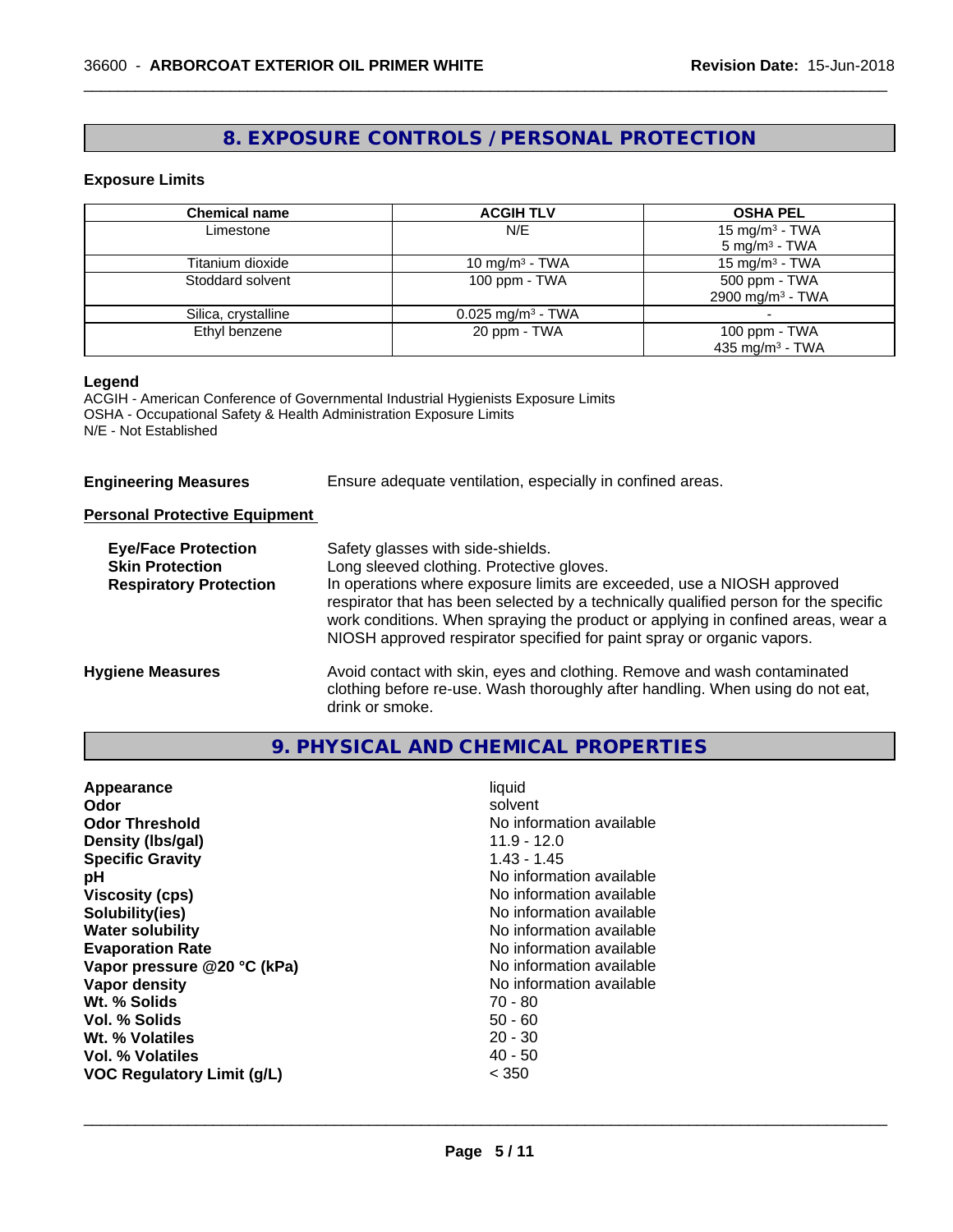- **Boiling Point (°F)** 275 **Boiling Point (°C)** 135<br> **Freezing Point (°F)** No i **Freezing Point (°F)**<br> **Freezing Point (°C)**<br> **Freezing Point (°C)**<br> **Reezing Point (°C)**<br> **Reezing Point (°C) Flash Point (°F)** 104<br> **Flash Point (°C)** 104 **Flash Point (°C)** 40<br> **Method** PMCC **Method** PMCC **Flammability (solid, gas)**<br> **Commability limit:**<br>
Unity and the Montenation available **Upper flammability limit:**<br> **Lower flammability limit:** No information available<br>
No information available **Lower flammability limit:** Autoignition Temperature (°F)<br>
Autoignition Temperature (°C)<br>
No information available **Autoignition Temperature (°C) Decomposition Temperature (°F)** No information available **Decomposition Temperature (°C)**<br> **Partition coefficient Partition coefficient Partition coefficient Partition coefficient Partition coefficient Partition coefficient Partition coefficient Partition coefficie** 
	- **No information available**<br>104 **No information available**

**10. STABILITY AND REACTIVITY**

| <b>Reactivity</b>                       | Not Applicable                                                                           |
|-----------------------------------------|------------------------------------------------------------------------------------------|
| <b>Chemical Stability</b>               | Stable under normal conditions. Hazardous polymerisation<br>does not occur.              |
| <b>Conditions to avoid</b>              | Keep away from open flames, hot surfaces, static<br>electricity and sources of ignition. |
| <b>Incompatible Materials</b>           | Incompatible with strong acids and bases and strong<br>oxidizing agents.                 |
| <b>Hazardous Decomposition Products</b> | Thermal decomposition can lead to release of irritating<br>gases and vapors.             |
| Possibility of hazardous reactions      | None under normal conditions of use.                                                     |

|                                          | 11. TOXICOLOGICAL INFORMATION                                                                                                                                                                                 |
|------------------------------------------|---------------------------------------------------------------------------------------------------------------------------------------------------------------------------------------------------------------|
| <b>Product Information</b>               |                                                                                                                                                                                                               |
| Information on likely routes of exposure |                                                                                                                                                                                                               |
| <b>Principal Routes of Exposure</b>      | Eye contact, skin contact and inhalation.                                                                                                                                                                     |
| <b>Acute Toxicity</b>                    |                                                                                                                                                                                                               |
| <b>Product Information</b>               | Repeated or prolonged exposure to organic solvents may lead to permanent brain<br>and nervous system damage. Intentional misuse by deliberately concentrating and<br>inhaling vapors may be harmful or fatal. |
|                                          | Symptoms related to the physical, chemical and toxicological characteristics                                                                                                                                  |
| <b>Symptoms</b>                          | No information available.                                                                                                                                                                                     |
|                                          | Delayed and immediate effects as well as chronic effects from short and long-term exposure                                                                                                                    |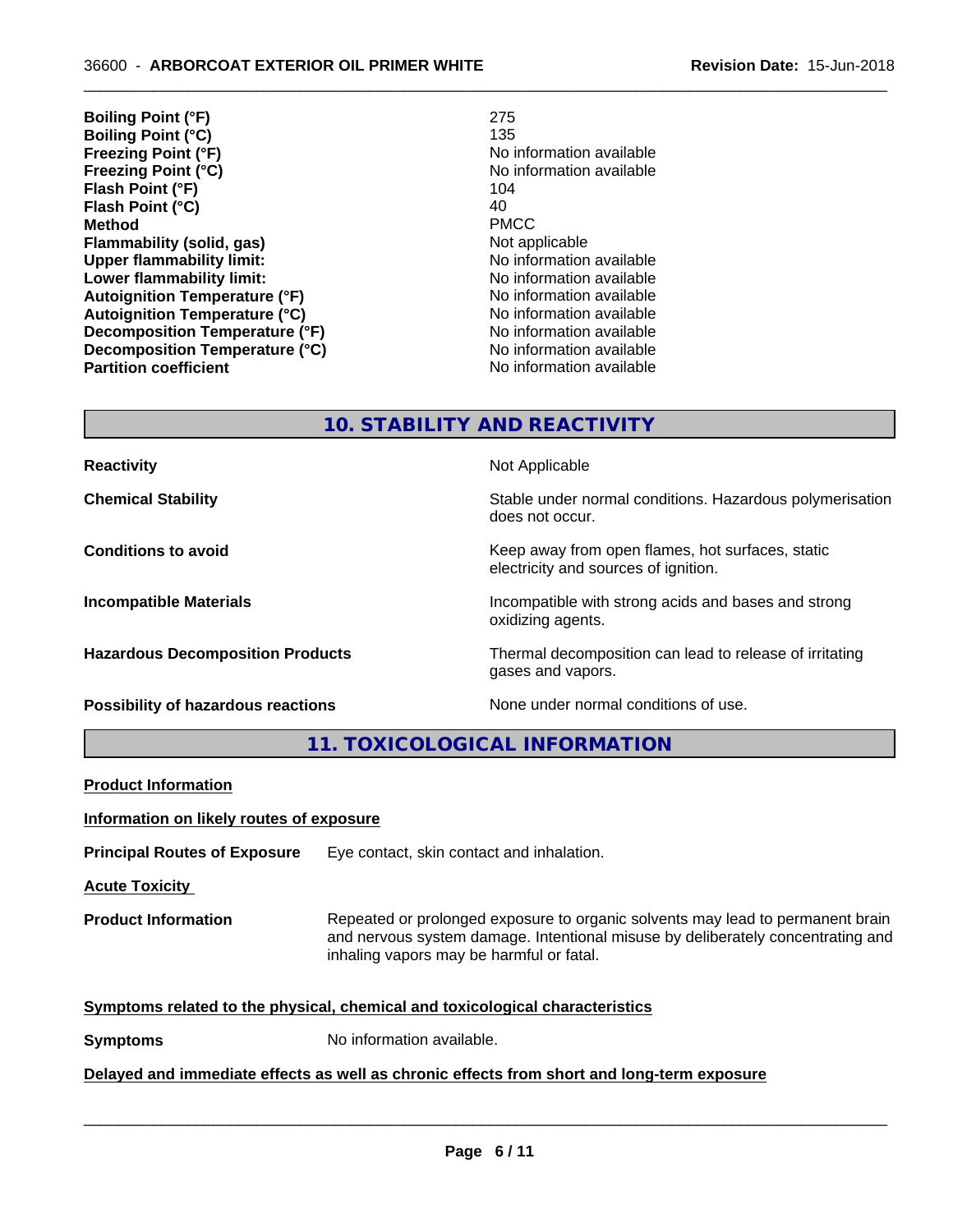| Eye contact                     | Contact with eyes may cause irritation.                                                                                                                                                                                          |
|---------------------------------|----------------------------------------------------------------------------------------------------------------------------------------------------------------------------------------------------------------------------------|
| <b>Skin contact</b>             | May cause skin irritation and/or dermatitis. Prolonged skin contact may defat the<br>skin and produce dermatitis.                                                                                                                |
| Ingestion                       | Ingestion may cause irritation to mucous membranes. Small amounts of this<br>product aspirated into the respiratory system during ingestion or vomiting may                                                                      |
|                                 | cause mild to severe pulmonary injury, possibly progressing to death.                                                                                                                                                            |
| <b>Inhalation</b>               | High vapor / aerosol concentrations are irritating to the eyes, nose, throat and<br>lungs and may cause headaches, dizziness, drowsiness, unconsciousness, and                                                                   |
|                                 | other central nervous system effects.                                                                                                                                                                                            |
| <b>Sensitization</b>            | No information available.                                                                                                                                                                                                        |
| <b>Neurological Effects</b>     | No information available.                                                                                                                                                                                                        |
| <b>Mutagenic Effects</b>        | No information available.                                                                                                                                                                                                        |
| <b>Reproductive Effects</b>     | No information available.                                                                                                                                                                                                        |
| <b>Developmental Effects</b>    | No information available.                                                                                                                                                                                                        |
| Target organ effects            | No information available.                                                                                                                                                                                                        |
| <b>STOT - repeated exposure</b> | Causes damage to organs through prolonged or repeated exposure if inhaled.                                                                                                                                                       |
| <b>STOT - single exposure</b>   | No information available.                                                                                                                                                                                                        |
| Other adverse effects           | No information available.                                                                                                                                                                                                        |
| <b>Aspiration Hazard</b>        | May be harmful if swallowed and enters airways. Small amounts of this product<br>aspirated into the respiratory system during ingestion or vomiting may cause mild<br>to severe pulmonary injury, possibly progressing to death. |

#### **Numerical measures of toxicity**

**The following values are calculated based on chapter 3.1 of the GHS document**

| <b>ATEmix (oral)</b>   | 21341 mg/kg |
|------------------------|-------------|
| <b>ATEmix (dermal)</b> | 13050 mg/kg |

#### **Component Information**

#### **Acute Toxicity**

Titanium dioxide LD50 Oral: > 10000 mg/kg (Rat) Distillates, petroleum, hydrotreated light LD50 Oral: > 5,000 mg/kg (Rat) LD50 Dermal: > 3,000 mg/kg (Rabbit) Solvent naphtha, petroleum, medium aliphatic LD50 Oral: > 6240 mg/kg (Rat) LD50 Dermal: > 3120 mg/kg (Rabbit) LC50 Inhalation (Vapor): 1400 ppm (Rat, 4 hr.) Stoddard solvent LD50 Oral: > 5,000 mg/kg (Rat) LD50 Dermal: > 3160 mg/kg (Rabbit) LC50 Inhalation (Vapor): > 6.1 mg/L (Rat) Silica, crystalline LD50 Oral: 500 mg/kg (Rat) Ethyl benzene LD50 Oral: mg/kg (Rat) LD50 Dermal: > mg/kg (Rabbit) LC50 Inhalation (Vapor): mg/m<sup>3</sup> (Rat, 2 hr.)

#### **Carcinogenicity**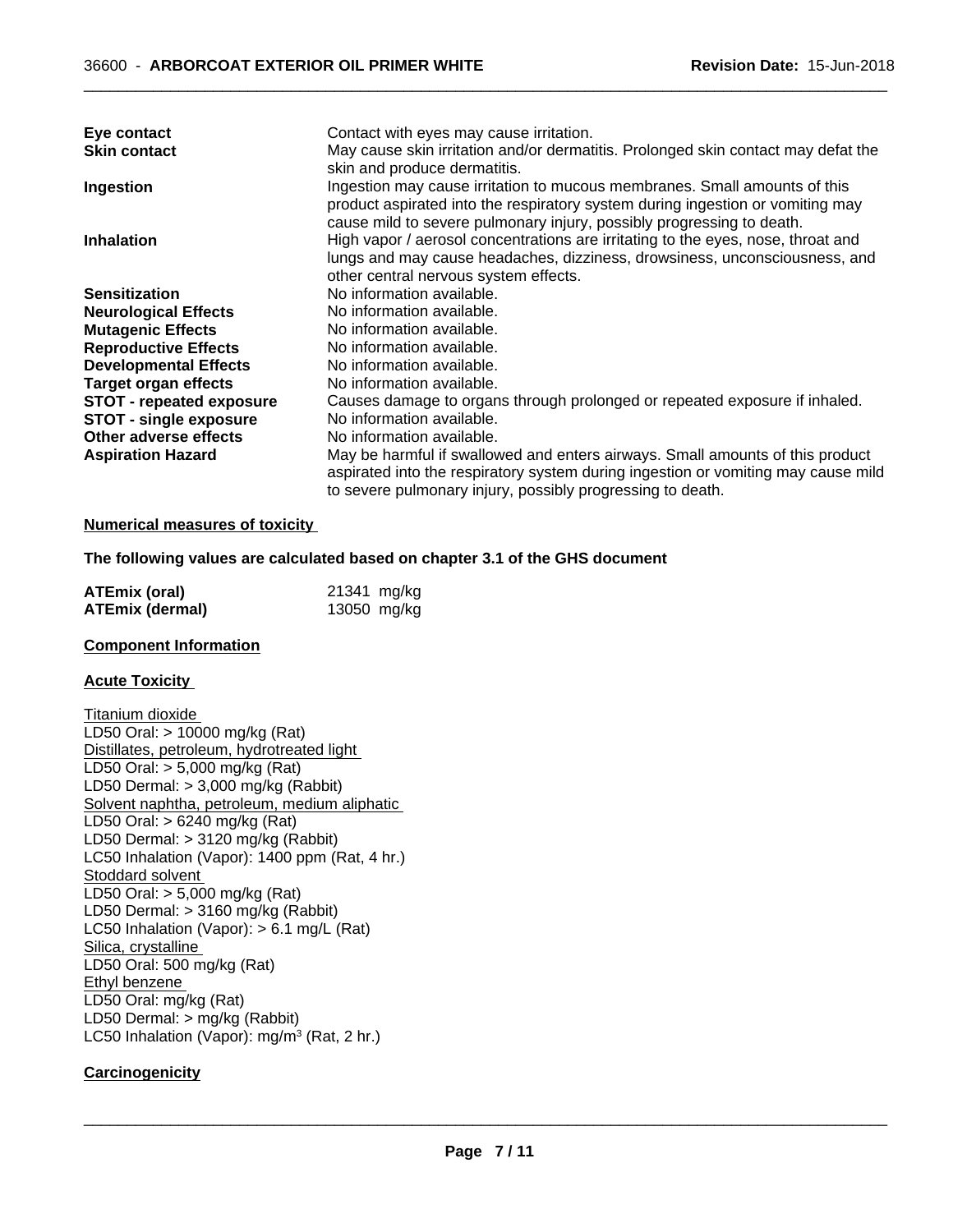*The information below indicateswhether each agency has listed any ingredient as a carcinogen:.*

| <b>Chemical name</b> | <b>IARC</b>         | <b>NTP</b>  | <b>OSHA</b> |
|----------------------|---------------------|-------------|-------------|
|                      | 2B - Possible Human |             | Listed      |
| Titanium dioxide     | Carcinogen          |             |             |
|                      | - Human Carcinogen  | Known Human | Listed      |
| Silica, crystalline  |                     | Carcinogen  |             |
|                      | 2B - Possible Human |             | Listed      |
| Ethyl benzene        | Carcinogen          |             |             |

 $\overline{\phantom{a}}$  ,  $\overline{\phantom{a}}$  ,  $\overline{\phantom{a}}$  ,  $\overline{\phantom{a}}$  ,  $\overline{\phantom{a}}$  ,  $\overline{\phantom{a}}$  ,  $\overline{\phantom{a}}$  ,  $\overline{\phantom{a}}$  ,  $\overline{\phantom{a}}$  ,  $\overline{\phantom{a}}$  ,  $\overline{\phantom{a}}$  ,  $\overline{\phantom{a}}$  ,  $\overline{\phantom{a}}$  ,  $\overline{\phantom{a}}$  ,  $\overline{\phantom{a}}$  ,  $\overline{\phantom{a}}$ 

• Crystalline Silica has been determined to be carcinogenic to humans by IARC (1) when in respirable form. Risk of cancer depends on duration and level of inhalation exposure to spray mist or dust from sanding the dried paint.• Although IARC has classified titanium dioxide as possibly carcinogenic to humans (2B), their summary concludes: "No significant exposure to titanium dioxide is thought to occur during the use of products in which titanium dioxide is bound to other materials, such as paint."

#### **Legend**

IARC - International Agency for Research on Cancer NTP - National Toxicity Program OSHA - Occupational Safety & Health Administration

**12. ECOLOGICAL INFORMATION**

# **Ecotoxicity Effects**

The environmental impact of this product has not been fully investigated.

#### **Product Information**

# **Acute Toxicity to Fish**

No information available

#### **Acute Toxicity to Aquatic Invertebrates**

No information available

#### **Acute Toxicity to Aquatic Plants**

No information available

#### **Persistence / Degradability**

No information available.

#### **Bioaccumulation**

There is no data for this product.

#### **Mobility in Environmental Media**

No information available.

#### **Ozone**

No information available

#### **Component Information**

#### **Acute Toxicity to Fish**

Titanium dioxide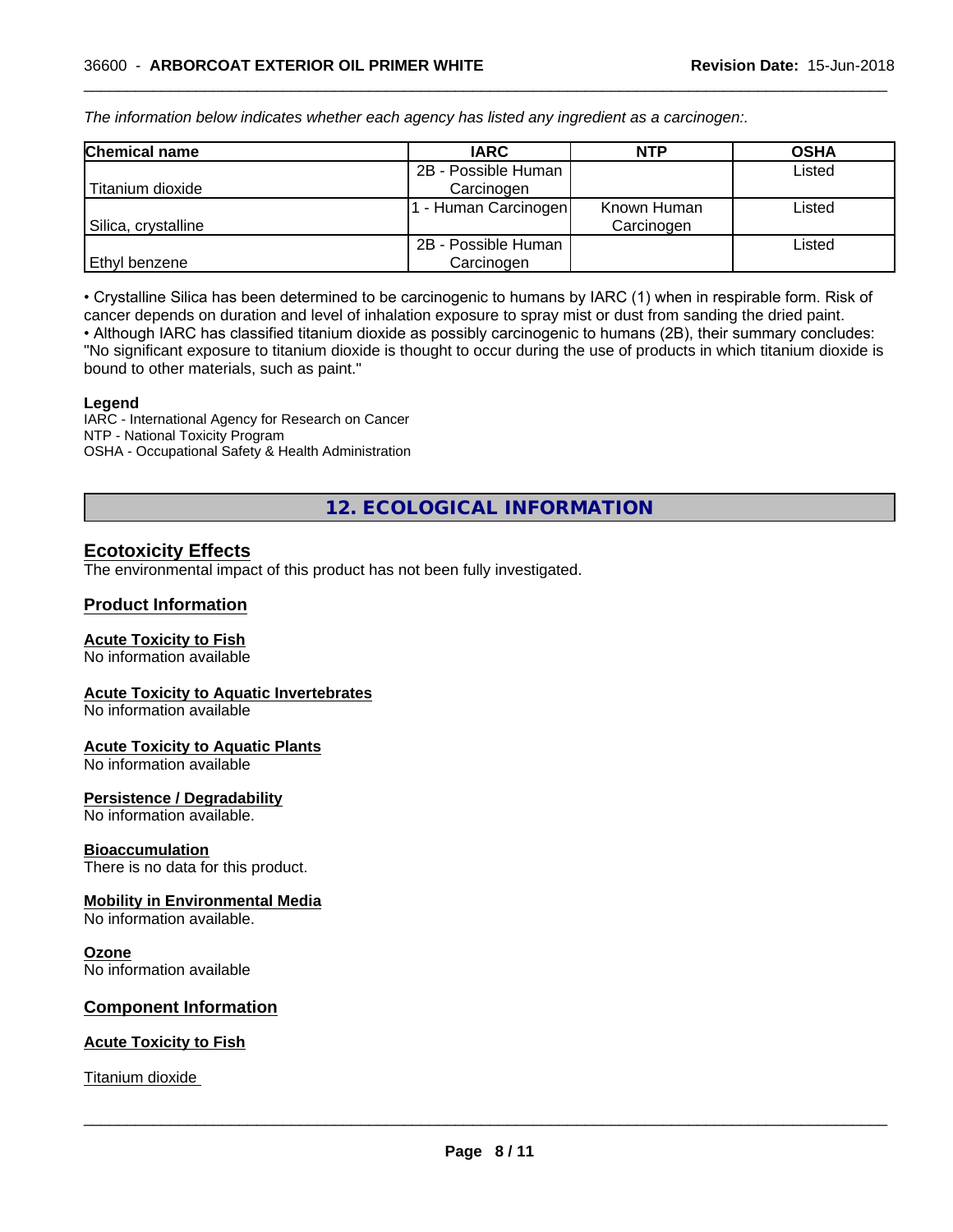$LC50:$  > 1000 mg/L (Fathead Minnow - 96 hr.) Ethyl benzene LC50: 12.1 mg/L (Fathead Minnow - 96 hr.)

#### **Acute Toxicity to Aquatic Invertebrates**

Ethyl benzene EC50: 1.8 mg/L (Daphnia magna - 48 hr.)

### **Acute Toxicity to Aquatic Plants**

Ethyl benzene EC50: 4.6 mg/L (Green algae (Scenedesmus subspicatus), 72 hrs.)

| 13. DISPOSAL CONSIDERATIONS                                                                                                                                                                                               |
|---------------------------------------------------------------------------------------------------------------------------------------------------------------------------------------------------------------------------|
| Dispose of in accordance with federal, state, and local regulations. Local<br>requirements may vary, consult your sanitation department or state-designated<br>environmental protection agency for more disposal options. |
| Emptied containers may retain product residue. Follow label warnings even after<br>container is emptied. Residual vapors may explode on ignition.                                                                         |
|                                                                                                                                                                                                                           |

 $\overline{\phantom{a}}$  ,  $\overline{\phantom{a}}$  ,  $\overline{\phantom{a}}$  ,  $\overline{\phantom{a}}$  ,  $\overline{\phantom{a}}$  ,  $\overline{\phantom{a}}$  ,  $\overline{\phantom{a}}$  ,  $\overline{\phantom{a}}$  ,  $\overline{\phantom{a}}$  ,  $\overline{\phantom{a}}$  ,  $\overline{\phantom{a}}$  ,  $\overline{\phantom{a}}$  ,  $\overline{\phantom{a}}$  ,  $\overline{\phantom{a}}$  ,  $\overline{\phantom{a}}$  ,  $\overline{\phantom{a}}$ 

**14. TRANSPORT INFORMATION**

#### **DOT**

| ັ                           |                                                                             |
|-----------------------------|-----------------------------------------------------------------------------|
| <b>Proper Shipping Name</b> | <b>PAINT</b>                                                                |
| <b>Hazard class</b>         |                                                                             |
| UN-No.                      | UN1263                                                                      |
| <b>Packing Group</b>        | Ш                                                                           |
| <b>Description</b>          | UN1263, PAINT, 3, III, Marine Pollutant (Solvent naphtha, petroleum, medium |
|                             | aliphatic, Stoddard solvent)                                                |

In the US this material may be reclassified as a Combustible Liquid and is not regulated in containers of less than 119 gallons (450 liters) via surface transportation (refer to 49CFR173.120(b)(2) for further information).

| Contact the preparer for further information.<br>ICAO / IATA |                                               |
|--------------------------------------------------------------|-----------------------------------------------|
| IMDG / IMO                                                   | Contact the preparer for further information. |
|                                                              | 15. REGULATORY INFORMATION                    |

# **International Inventories**

| <b>TSCA: United States</b> | Yes - All components are listed or exempt. |
|----------------------------|--------------------------------------------|
| <b>DSL: Canada</b>         | Yes - All components are listed or exempt. |

# **Federal Regulations**

**SARA 311/312 hazardous categorization**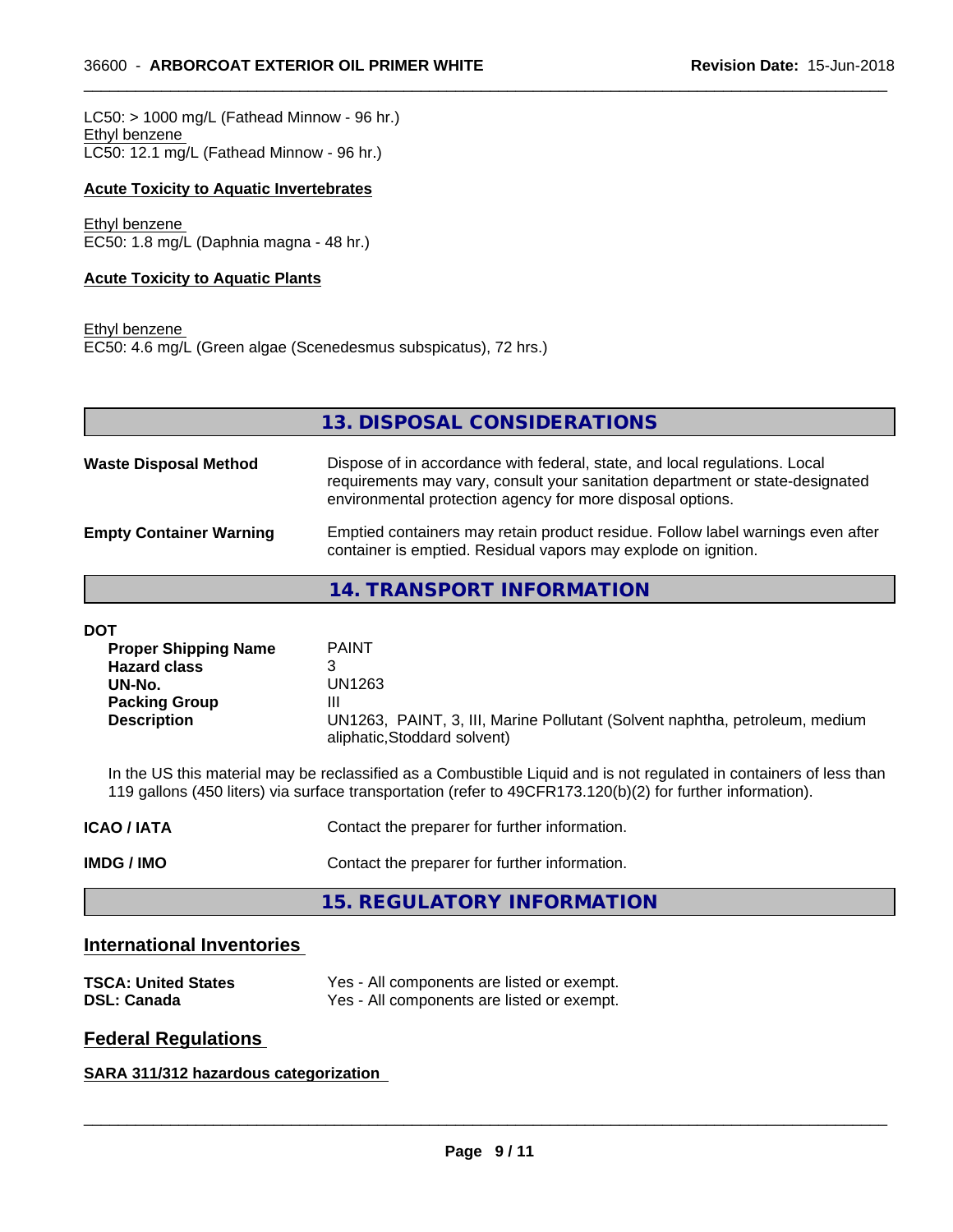| Acute health hazard               | Yes |  |
|-----------------------------------|-----|--|
| Chronic Health Hazard             | Yes |  |
| Fire hazard                       | Yes |  |
| Sudden release of pressure hazard | Nο  |  |
| Reactive Hazard                   | Nο  |  |

#### **SARA 313**

Section 313 of Title III of the Superfund Amendments and Reauthorization Act of 1986 (SARA). This product contains a chemical or chemicals which are subject to the reporting requirements of the Act and Title 40 of the Code of Federal Regulations, Part 372:

| <b>Chemical name</b> | CAS No.  | Weight-% | <b>CERCLA/SARA 313</b>     |
|----------------------|----------|----------|----------------------------|
|                      |          |          | (de minimis concentration) |
| Ethyl benzene        | 100-41-4 | U.J      |                            |

 $\overline{\phantom{a}}$  ,  $\overline{\phantom{a}}$  ,  $\overline{\phantom{a}}$  ,  $\overline{\phantom{a}}$  ,  $\overline{\phantom{a}}$  ,  $\overline{\phantom{a}}$  ,  $\overline{\phantom{a}}$  ,  $\overline{\phantom{a}}$  ,  $\overline{\phantom{a}}$  ,  $\overline{\phantom{a}}$  ,  $\overline{\phantom{a}}$  ,  $\overline{\phantom{a}}$  ,  $\overline{\phantom{a}}$  ,  $\overline{\phantom{a}}$  ,  $\overline{\phantom{a}}$  ,  $\overline{\phantom{a}}$ 

# **Clean Air Act,Section 112 Hazardous Air Pollutants (HAPs) (see 40 CFR 61)**

This product contains the following HAPs:

| <b>Chemical name</b> | CAS No.  | Weight-% | <b>Hazardous Air Pollutant</b> |
|----------------------|----------|----------|--------------------------------|
|                      |          |          | (HAP)                          |
| Ethyl benzene        | 100-41-4 | ບ.ບ      | ∟isted                         |

# **US State Regulations**

#### **California Proposition 65**

**AVIMARNING:** Cancer and Reproductive Harm– www.P65warnings.ca.gov

#### **State Right-to-Know**

| <b>Chemical name</b>                            | <b>Massachusetts</b> | <b>New Jersey</b> | Pennsylvania |
|-------------------------------------------------|----------------------|-------------------|--------------|
| Limestone                                       |                      |                   |              |
| Titanium dioxide                                |                      |                   |              |
| Solvent naphtha, petroleum, medium<br>aliphatic |                      |                   |              |
| Stoddard solvent                                |                      |                   |              |
| Silica, crystalline                             |                      |                   |              |

#### **Legend**

X - Listed

# **16. OTHER INFORMATION HMIS** - **Health:** 1\* **Flammability:** 2 **Reactivity:** 0 **PPE:** -  $\overline{\phantom{a}}$  ,  $\overline{\phantom{a}}$  ,  $\overline{\phantom{a}}$  ,  $\overline{\phantom{a}}$  ,  $\overline{\phantom{a}}$  ,  $\overline{\phantom{a}}$  ,  $\overline{\phantom{a}}$  ,  $\overline{\phantom{a}}$  ,  $\overline{\phantom{a}}$  ,  $\overline{\phantom{a}}$  ,  $\overline{\phantom{a}}$  ,  $\overline{\phantom{a}}$  ,  $\overline{\phantom{a}}$  ,  $\overline{\phantom{a}}$  ,  $\overline{\phantom{a}}$  ,  $\overline{\phantom{a}}$ **HMIS Legend** 0 - Minimal Hazard 1 - Slight Hazard 2 - Moderate Hazard 3 - Serious Hazard